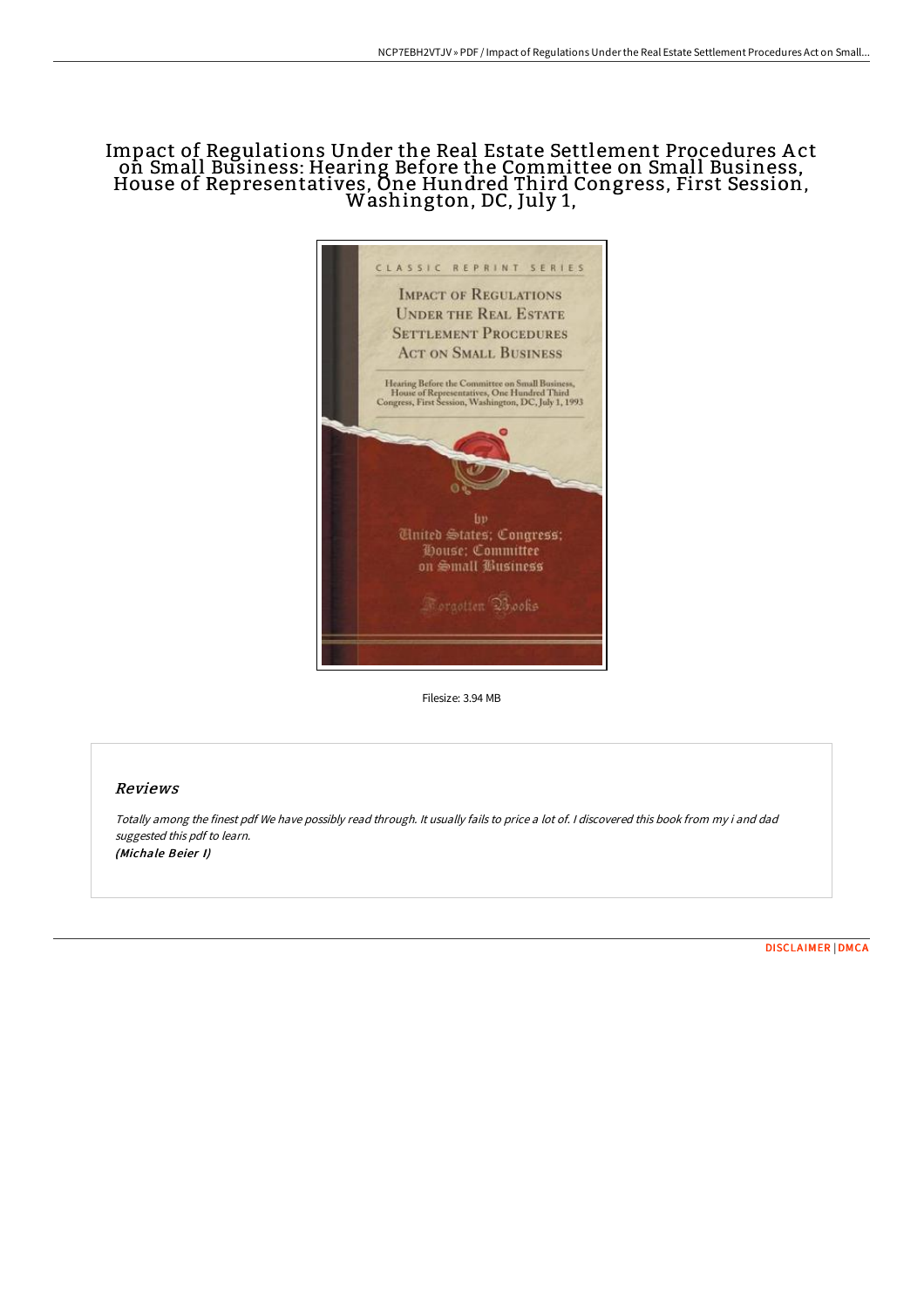## IMPACT OF REGULATIONS UNDER THE REAL ESTATE SETTLEMENT PROCEDURES ACT ON SMALL BUSINESS: HEARING BEFORE THE COMMITTEE ON SMALL BUSINESS, HOUSE OF REPRESENTATIVES, ONE HUNDRED THIRD CONGRESS, FIRST SESSION, WASHINGTON, DC, JULY 1,



To read Impact of Regulations Under the Real Estate Settlement Procedures Act on Small Business: Hearing Before the Committee on Small Business, House of Representatives, One Hundred Third Congress, First Session, Washington, DC, July 1, eBook, make sure you access the link below and download the ebook or get access to additional information which might be in conjuction with IMPACT OF REGULATIONS UNDER THE REAL ESTATE SETTLEMENT PROCEDURES ACT ON SMALL BUSINESS: HEARING BEFORE THE COMMITTEE ON SMALL BUSINESS, HOUSE OF REPRESENTATIVES, ONE HUNDRED THIRD CONGRESS, FIRST SESSION, WASHINGTON, DC, JULY 1, ebook.

Forgotten Books, United States, 2015. Paperback. Book Condition: New. 229 x 152 mm. Language: English . Brand New Book \*\*\*\*\* Print on Demand \*\*\*\*\*.Excerpt from Impact of Regulations Under the Real Estate Settlement Procedures Act on Small Business: Hearing Before the Committee on Small Business, House of Representatives, One Hundred Third Congress, First Session, Washington, DC, July 1, 1993 The committee met, pursuant to notice, at 9:30 a.m., in room 2359-A, Rayburn House Office Building, Hon. John J. LaFalce (chairman of the committee) presiding. Chairman LaFalce. The Small Business Committee will come to order. This morning s hearing concerns regulations issued by the Department of Housing and Urban Development just prior to the November 1992 election affecting various aspects of the real estate industry under RESPA, the Real Estate Settlement Procedures Act. The regulations permitted certain activities including the pooling of computerized information about mortgage availability and, in some circumstances, remuneration for referrals to providers of settlement services. RESPA was first enacted by Congress in 1974 to protect consumers from unnecessarily high real estate settlement charges due to abusive practices. Among other things, RESPA prohibited kickbacks or other fees relating simply to the referral of business to providers of settlement services. Congress addressed RESPA again in 1973, adopting certain amendments seeking to clarify the statute and how it should be interpreted. Over the years, HUD has issued various informal opinions on aspects of RESPA. In addition, HUD published proposed regulations in May 1988. By December of that year, HUD had developed proposals for a final rule on referral fees under RESPA. But the final rule was not promulgated. Then, last November, days before the election. HUD published regulations concerning controlled business arrangements and computerized loan origination systems to become effective in 30 days. Proponents of the new regulations believe they...

 $\mathbf{m}$ Read Impact of Regulations Under the Real Estate Settlement Procedures Act on Small Business: Hearing Before the Committee on Small Business, House of [Representatives,](http://bookera.tech/impact-of-regulations-under-the-real-estate-sett.html) One Hundred Third Congress, First Session, Washington, DC, July 1, Online

Download PDF Impact of Regulations Under the Real Estate Settlement Procedures Act on Small Business: Hearing Before the Committee on Small Business, House of [Representatives,](http://bookera.tech/impact-of-regulations-under-the-real-estate-sett.html) One Hundred Third Congress, First Session, Washington, DC, July 1,